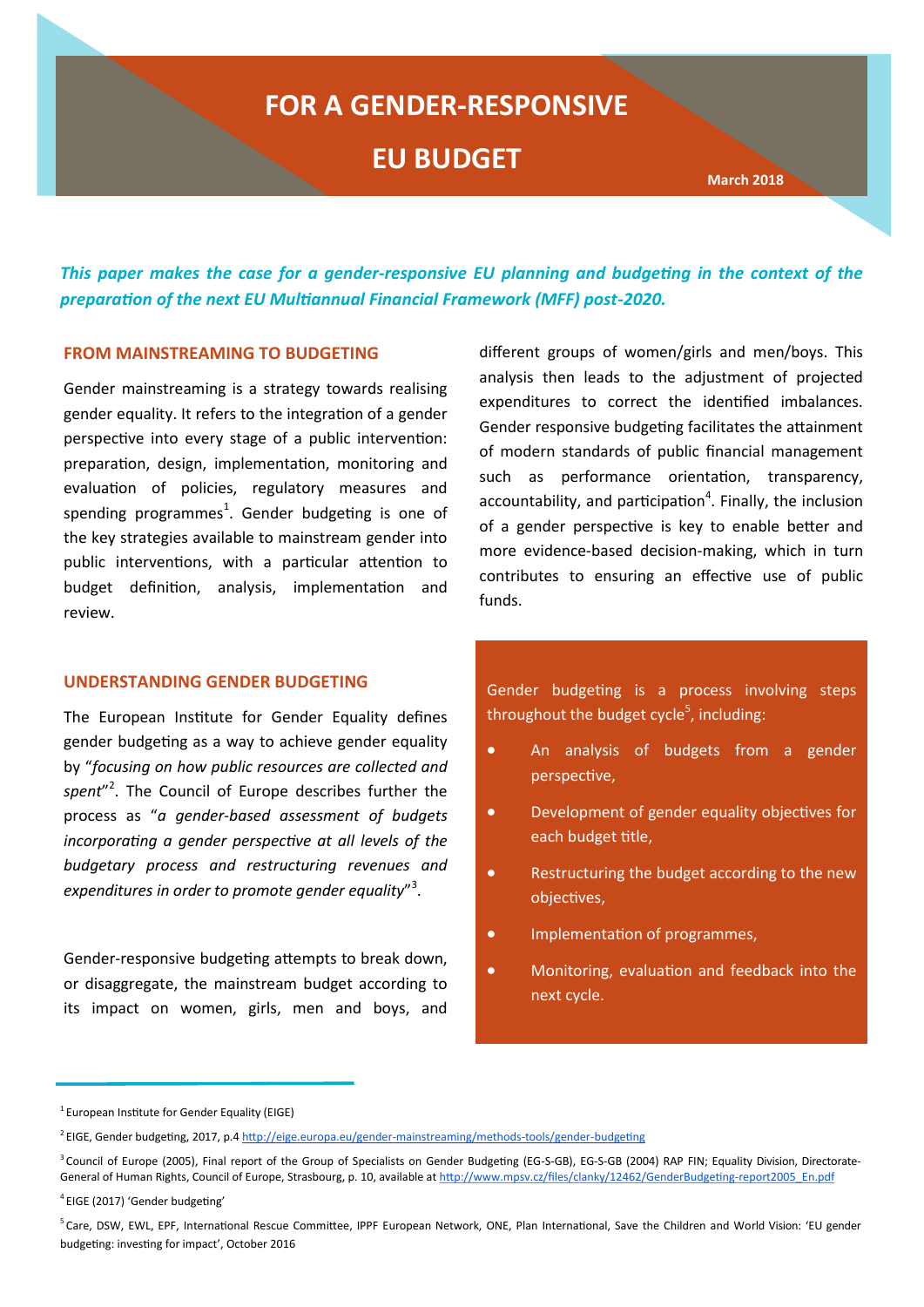#### **EU COMMITMENT TO, AND IMPLEMENTATION OF, GENDER BUDGETING: WHERE ARE WE?**

Under the current Multiannual Financial Framework, the three EU institutions agreed that: "*the annual budgetary procedures applied for the MFF 2014-2020 will integrate, as appropriate, gender-responsive*  elements"<sup>6</sup>. The European Council further emphasised the need for concrete "*gender-responsive policies, programmes and regulations, including budgeting that*  is gender sensitive and addresses inequalities"<sup>7</sup>. Beyond specific commitments to gender budgeting, if the EU wants to turn its commitment to gender equality $^8$  into concrete action, gender-responsive budgeting is a tool it cannot afford not to use.

However, both in internal and external action, the European Parliament assessed that "*overall funding resources for gender equality and women's empowerment actions remain inadequate*" 9 and that "*tools for gender mainstreaming, such as gender indicators, gender impact assessment and gender budgeting, are very rarely used in policy design and implementation*" 10 .

### **RECOMMENDATIONS FOR A GENDER-RESPONSIVE EU BUDGET**

The EU institutions must **commit to adopting a genderresponsive approach** when defining the EU budget and assessing its impact on women and girls and on changing gender-biased norms. They must commit to implementing a gender budgeting analysis and adjust structures, mechanisms and tools to fully incorporate this approach. Appropriate and sufficient resources should be allocated to ensure the institutions live up to this commitment. Key steps include:



Dedicated and expert human resources are critical to conduct gender budgeting and build further capacity at all levels within the institution.

The Commission needs to:

- hire gender budgeting experts to work in an inter -service gender budgeting working group within the European Commission to contribute to the preparatory work and implementation of the new MFF,
- build internal capacity on gender budgeting (beyond general capacity building and sensitisation on gender mainstreaming) with a strong coordinating structure within DG Budget and a gender budgeting focal point in every DG,
- facilitate knowledge exchange with and among Member States on this issue, in particular those with experiences with gender budgeting at national level



## **Adopting a clear set of tools and indicators to monitor gender objectives in the new MFF and ensuring the collection of gender disaggregated data in all programmes**

The absence of public data on the implementation of gender objectives in the current MFF makes it impossible to track progress. A set of indicators needs to be adopted to allow collection and analysis of gender-disaggregated data with a focus on issues which particularly impact women and girls. For external EU programmes, the annual publication of gender equality DAC markers for the EU is not enough to illustrate their concrete impact on changing gender norms and on the lives of women and girls.

 $6$ Joint declaration of the European Parliament, the Council and the Commission attached to the 2014-2020 MFF on gender mainstreaming.

 $7$  Council Conclusions on gender and development, 26 May 2015, 9242/15

 $8$ The Lisbon Treaty places equality between women and men among the core values of the EU (Art 1a). The EU has issued many documents which support this commitment, notably the Gender Action Plan 2016-2020 (GAPII), the EU Strategic Engagement for Gender Equality 2016-2019 and the Action Plan on Human Rights and Democracy (2015-2019)

 $9$ European Parliament Research Service, EU Gender Action Plan 2016-2020 at year one – European Implementation Assessment, October 2017, p.71 [http://](http://www.europarl.europa.eu/thinktank/en/document.html?reference=EPRS_STU%282017%29603256) [www.europarl.europa.eu/thinktank/en/document.html?reference=EPRS\\_STU%282017%29603256](http://www.europarl.europa.eu/thinktank/en/document.html?reference=EPRS_STU%282017%29603256)

 $^{10}$  European Parliament resolution of 14 March 2017 on EU funds for gender equality (2016/2144(INI)), §9